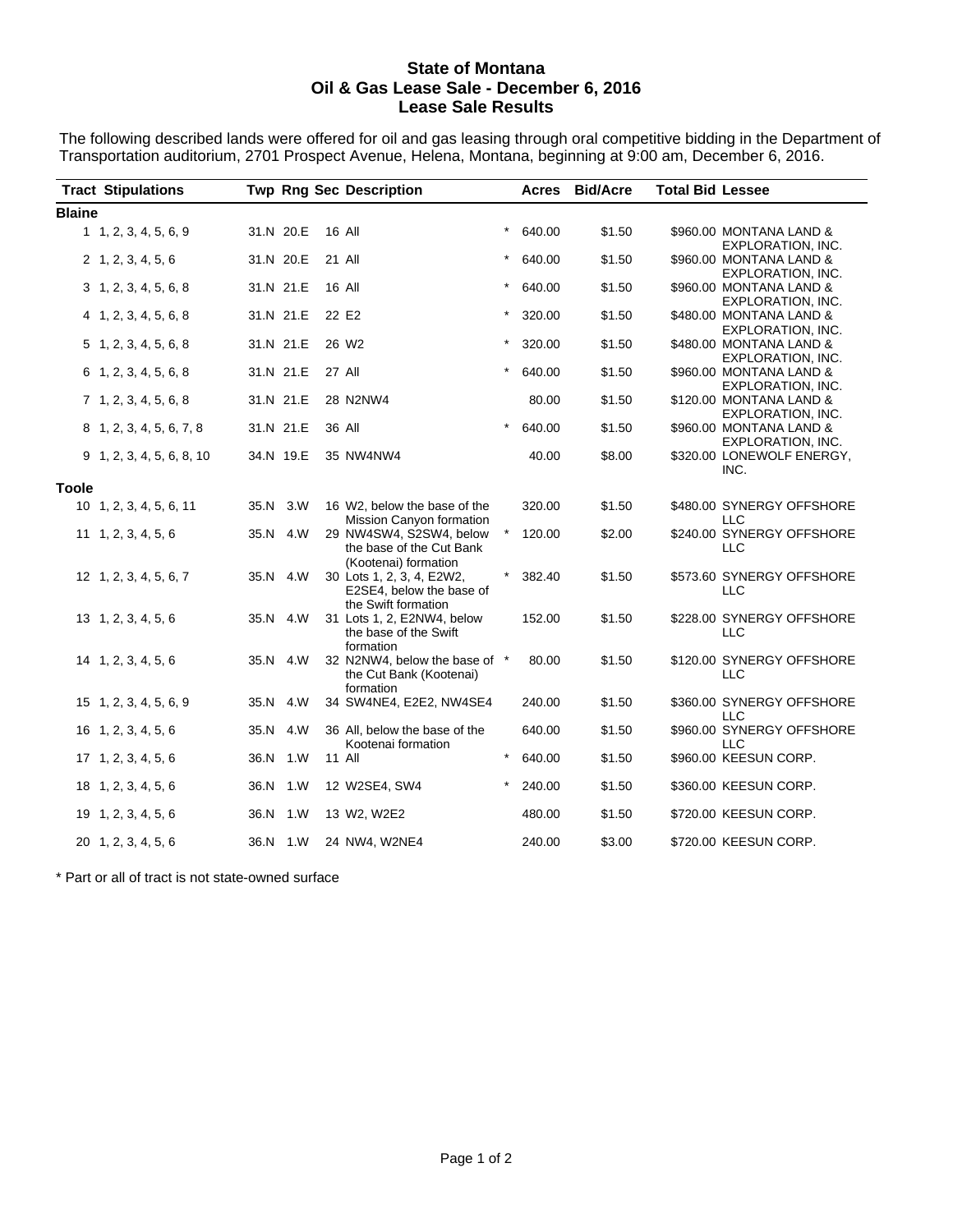# **Summary by Lessor**

|                                             | <b>Total Acres</b> | <b>Total Tracts</b> |
|---------------------------------------------|--------------------|---------------------|
| Dept. of Natural Resources and Conservation | 7.494.40           |                     |

## **Oil and Gas Lease Sale Summary**

| <b>Total Tracts</b>         | 20          |
|-----------------------------|-------------|
| <b>Total Acres</b>          | 7.494.40    |
| <b>Total Bid Revenue</b>    | \$11,921.60 |
| <b>Average Bid Per Acre</b> | \$1.59      |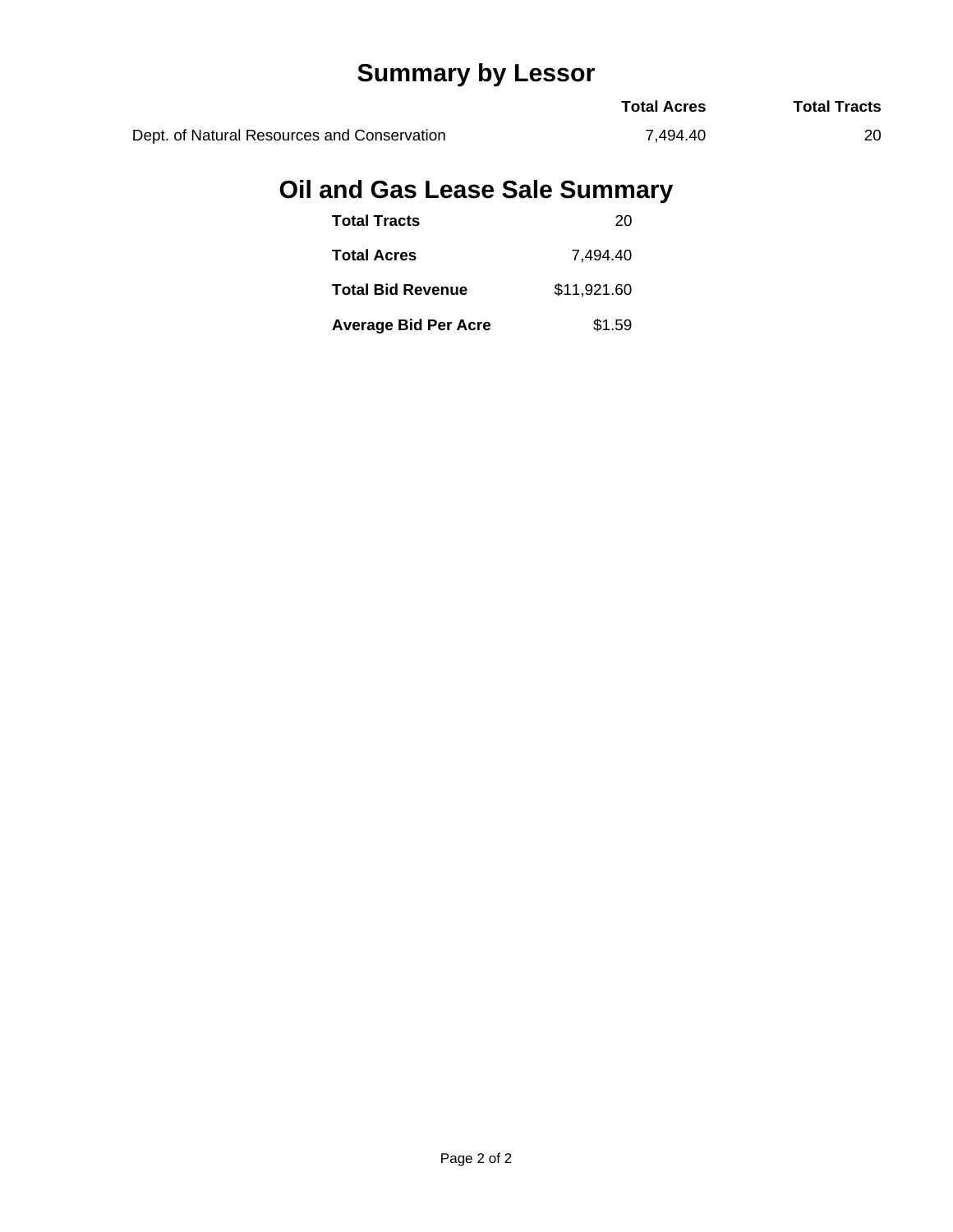#### **State of Montana Oil & Gas Lease Sale - December 6, 2016 Stipulations**

- 1 Lessee shall notify and obtain approval from the Department's Trust Land Management Division (TLMD) prior to constructing well pads, roads, power lines, and related facilities that may require surface disturbance on the tract. Lessee shall comply with any mitigation measures stipulated in TLMD's approval.
- 2 Prior to the drilling of any well on or into the lease premises, lessee shall send one copy of the well prognosis, including Form 22 "Application for Permit" to the Department's Trust Land Management Division (TLMD). After a well is drilled and completed, lessee shall send one copy of all logs run, Form 4A "Completion Report", and geologic report to TLMD. A copy of Form 2 "Sundry Notice and Report of Wells" or other appropriate Board of Oil and Gas Conservation form shall be sent to TLMD whenever any subsequent change in well status or operator is intended or has occurred. Lessee shall also notify and obtain approval from the TLMD prior to plugging a well on the lease premises.

Issuance of this lease in no way commits the Land Board to approval of coal bed methane production on this lease. Any coal bed methane extraction wells would require subsequent review and approval by the board.

- 3 The TLMD will complete an initial review for cultural resources and, where applicable, paleontological resources of the area intended for disturbance and may require a resources inventory. Based on the results of the inventory, the TLMD may restrict surface activity for the purpose of protecting significant resources located on the lease premises.
- 4 The lessee shall be responsible for controlling any noxious weeds introduced by lessee's activity on State-owned land and shall prevent or eradicate the spread of those noxious weeds onto land adjoining the lease premises. The lessee's methods of control shall be reviewed and approved by the Department's Unit Office that has jurisdiction for that locale.
- 5 The definitions of "oil" and "gas" provided in 82-1-111, MCA, do not apply to this lease for royalty calculation purposes.
- 6 If the State does not own the surface, the lessee must contact the owner of the surface in writing at least 30 days prior to any surface activity. A copy of the correspondence shall be sent to TLMD.
- 7 Due to unstable soil conditions on this tract and/or topography that is rough and/or steep, surface use may be restricted or denied. Seismic activity may be restricted to poltershots.
- 8 This lease is located within designated sage grouse general habitat. Proposed activities are subject to, and shall comply with, all provisions, stipulations and mitigation requirements of the Montana Sage Grouse Habitat Conservation Strategy, as implemented by Governor's Executive Orders 10-2014, 12-2015, and amendments thereto. Contact the TLMD prior to preparing a project proposal.
- 9 Due to the floodplain/wetlands area(s), surface use may be restricted or denied.
- 10 Any activity within 1/8 mile of the river, stream, floodplain, or lake/reservoir on or adjacent to this tract must be approved in writing by the TLMD prior to commencement. No surface occupancy is allowed within the bed of the river and/or stream, abandoned channels, the bed of the lake/reservoir, or on islands and accretions associated with the river, stream, or lake/reservoir.
- 11 This tract is located within the Kevin-Sunburst oil and gas field area and is adjacent to a portion of the Kevin Rim ACEC. The Department will solicit input from the Montana Department of Fish, Wildlife and Parks for any new well proposals.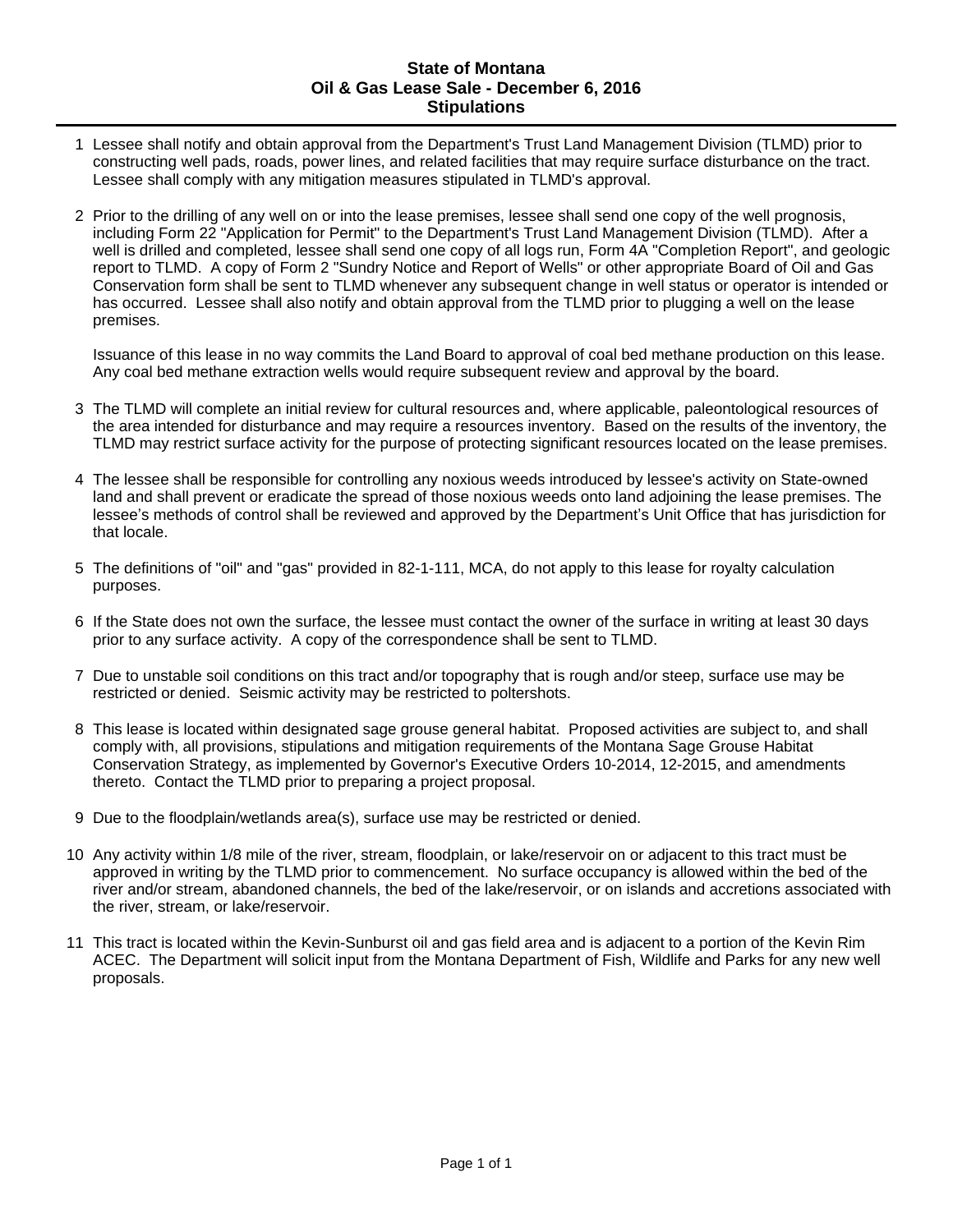#### **State of Montana Oil & Gas Lease Sale - December 6, 2016 Applicant List**

|               |             |      |        | <b>Tract Twp Rng Sec Description</b>                                      | <b>Acres Applicant</b>                  |
|---------------|-------------|------|--------|---------------------------------------------------------------------------|-----------------------------------------|
| <b>Blaine</b> |             |      |        |                                                                           |                                         |
|               | 1 31.N 20.E |      |        | 16 All                                                                    | 640.00 MONTANA LAND & EXPLORATION, INC. |
|               | 2 31.N 20.E |      | 21 All |                                                                           | 640.00 MONTANA LAND & EXPLORATION, INC. |
|               | 3 31.N 21.E |      | 16 All |                                                                           | 640.00 MONTANA LAND & EXPLORATION, INC. |
|               | 4 31.N 21.E |      | 22 E2  |                                                                           | 320.00 MONTANA LAND & EXPLORATION, INC. |
|               | 5 31.N 21.E |      |        | 26 W <sub>2</sub>                                                         | 320.00 MONTANA LAND & EXPLORATION, INC. |
|               | 6 31.N 21.E |      | 27 All |                                                                           | 640.00 MONTANA LAND & EXPLORATION. INC. |
|               | 7 31.N 21.E |      |        | 28 N2NW4                                                                  | 80.00 MONTANA LAND & EXPLORATION, INC.  |
|               | 8 31.N 21.E |      | 36 All |                                                                           | 640.00 MONTANA LAND & EXPLORATION, INC. |
|               | 9 34.N 19.E |      |        | 35 NW4NW4                                                                 | 40.00 MONTANA LAND & EXPLORATION, INC.  |
| <b>Toole</b>  |             |      |        |                                                                           |                                         |
|               | 10 35.N     | 3.W  |        | 16 W2, below the base of the Mission Canyon<br>formation                  | 320.00 SOG RESOURCES                    |
|               | 11 35.N 4.W |      |        | 29 NW4SW4, S2SW4, below the base of the Cut<br>Bank (Kootenai) formation  | 120.00 SOG RESOURCES                    |
|               | 12 35.N     | 4.W  |        | 30 Lots 1, 2, 3, 4, E2W2, E2SE4, below the base<br>of the Swift formation | 382.40 SOG RESOURCES                    |
|               | 13 35.N     | 4.W  |        | 31 Lots 1, 2, E2NW4, below the base of the Swift<br>formation             | 152.00 SOG RESOURCES                    |
|               | 14 35.N     | 4.W  |        | 32 N2NW4, below the base of the Cut Bank<br>(Kootenai) formation          | 80.00 SOG RESOURCES                     |
|               | 15 35.N     | 4.W  |        | 34 SW4NE4, E2E2, NW4SE4                                                   | 240.00 SOG RESOURCES                    |
|               | 16 35.N     | 4.W  |        | 36 All, below the base of the Kootenai formation                          | 640.00 SOG RESOURCES                    |
|               | 17 36.N     | 1.0V |        | 11 All                                                                    | 640.00 KEESUN CORP.                     |
|               | 18 36.N     | 1. W |        | 12 W2SE4, SW4                                                             | 240.00 KEESUN CORP.                     |
|               | 19 36.N     | 1.0V |        | 13 W2, W2E2                                                               | 480.00 KEESUN CORP.                     |
|               | 20 36.N     | 1. W |        | 24 NW4, W2NE4                                                             | 240.00 KEESUN CORP.                     |